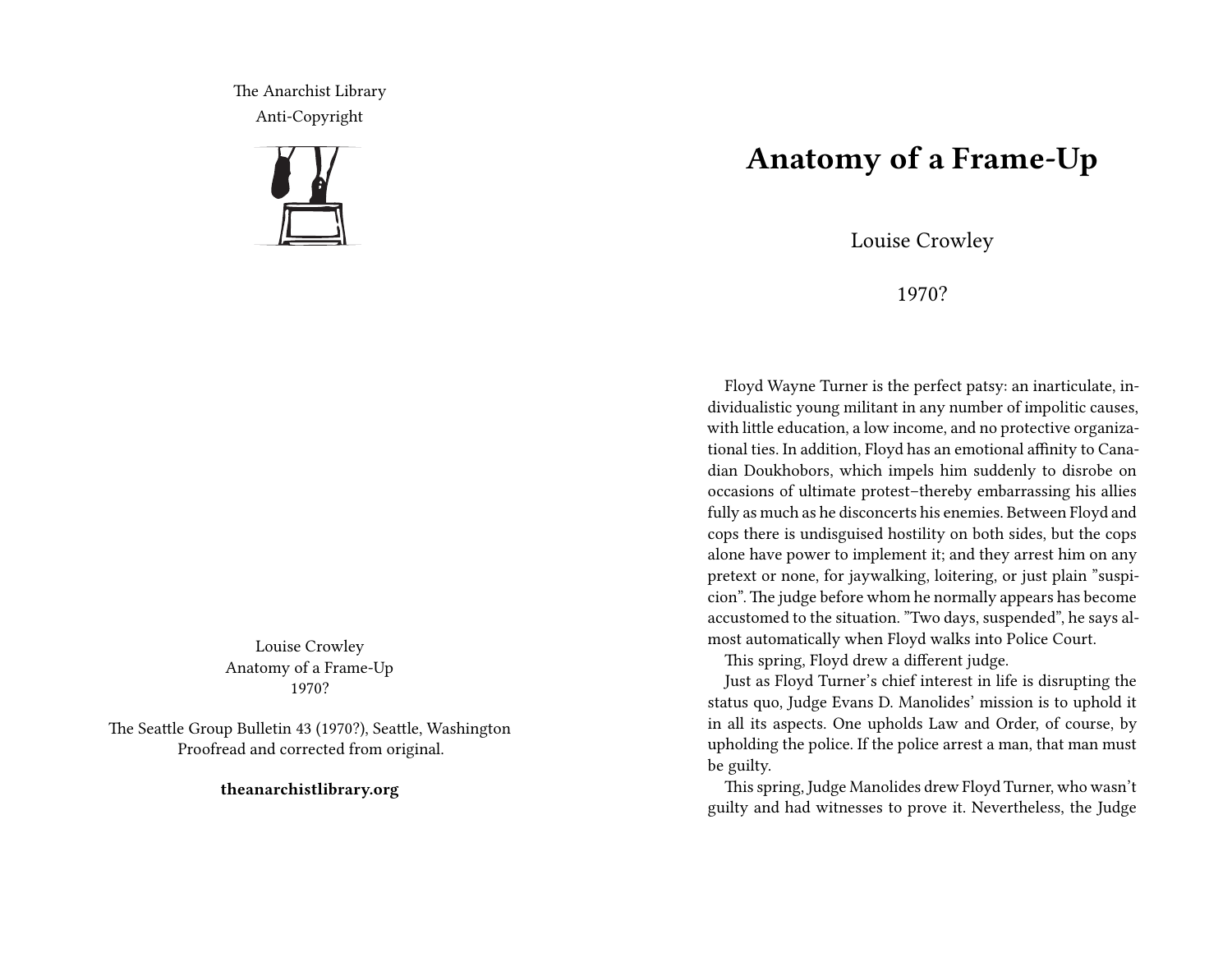rose to the occasion. Though another man confessed before him to the "crime" of which Floyd was accused, zealot Manolides sentenced zealot Turner to six months in the King County Jail.

The afternoon of May 12, peace demonstrators had confronted Washington governor Dan Evans' review of the University of Washington ROTC in Seattle. Most were U. of W. students. One demonstrator was arrested for characterizing the Vietnam war with appropriate obscenity, and two were assaulted by pro-war students. That evening, still smarting from these indignities, a number of them formed a recognizable clique at a party unconnected with the afternoon's demonstration. One carried a small American flag, waving it about and urging that it be burned in protest. Few of the people present paid much attention to him. The mood in general was festive and easy-going; everyone was in accord with the students' indignation and an impromptu collection quickly raised the arrested demonstrator's bail, but the flag-waver was ignored for most of the evening. I was at the party, and so was Floyd.

About 10:00 o'clock, when those of us who paid any attention to it were tired both of the flag and the young student's insistence, Stan Iverson (S.I., to Bulletin readers) finally told the boy to quit talking about burning his flag, and led him out the door to get the burning over with. No one opposed the idea; only a few followed them out of doors in mild interest, and Floyd was not among them. Most people there were not even aware of this incident. No one thought of the act as a "desecration", and only the flag-waver thought of it as a protest; burning is the Flag Code's approved way to get rid of an unwanted flag, after all. A little later, the boy who had carried the flag returned with the burned stick, ignored as before, and the flag-burning was soon dismissed from mind. To realistic Stan, a piece of cloth is a piece of cloth.

The party went on, pleasant but noisy, for the sound of electric guitars had attracted a crowd of neighborhood young-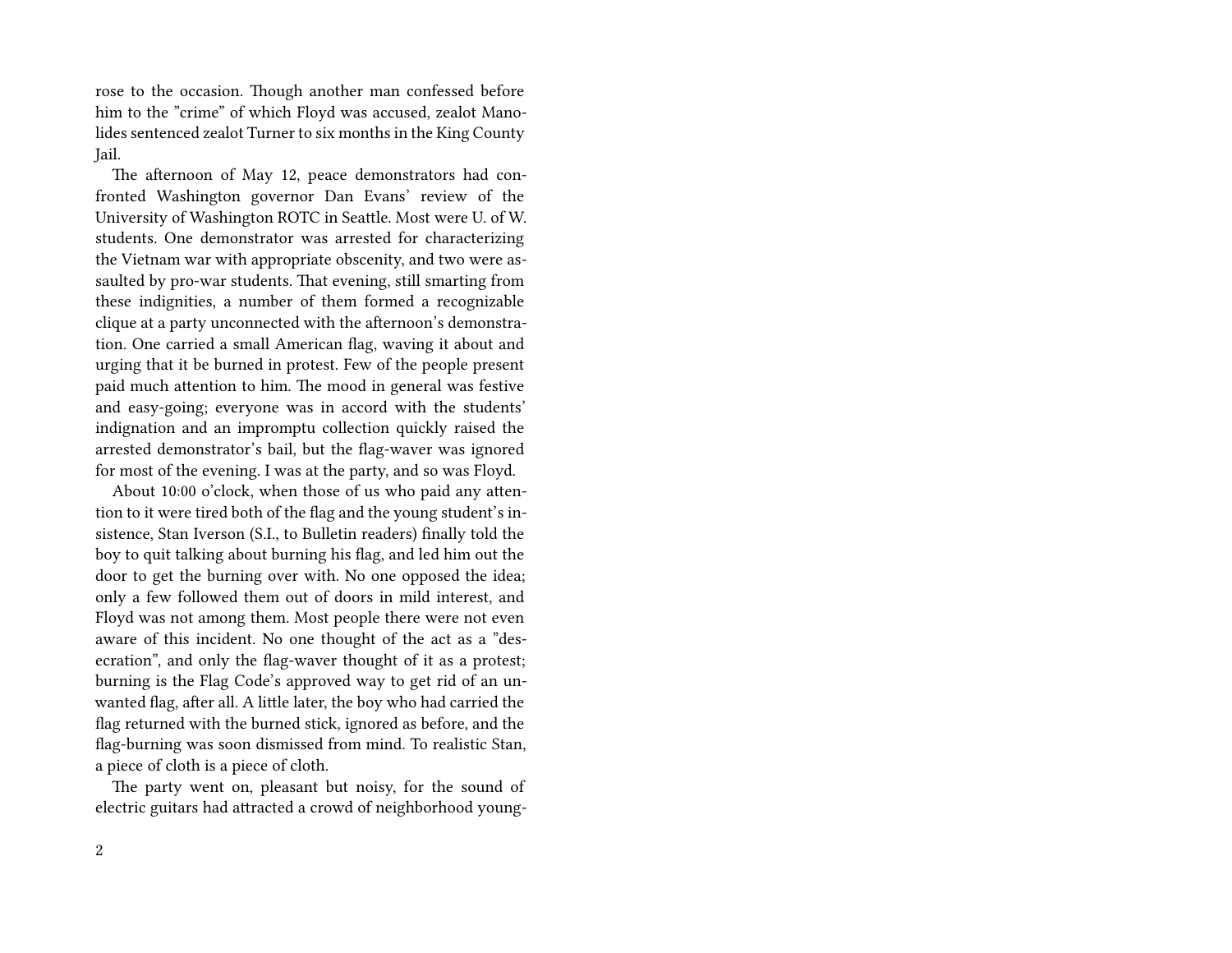sters and the old house was filled far beyond the sponsors' expectations. The landlord of an apartment house across the street called police to complain of the noise. It got even noisier: an old piano was brought up to the front lawn, and with Floyd counting the beats, enthusiastic kids smashed it to pulpwood. About 11:30 I walked home, happily relaxed in the warm spring night and without a thought for the burned flag. Police investigated the neighboring landlord's complaint shortly before twelve, but found the party breaking up by then. No charges were filed.

Some ten days later, Charles Carroll, King County Prosecutor, unexpectedly charged Turner with "desecration of the flag", a gross misdemeanor under Washington state law (and since, a federal offense). Radio newscasts announced Floyd's arrest before it happened, stating that it grew out of the incident at the May 12th party. Bail was \$1,000. Floyd heard this on the transistor radio he carries with him everywhere, and came to us, his friends, for clarification; he did not understand why he had been charged, since he had left the party to help fetch the piano before the flag was burned and had not returned until afterward. We knew no more than he did. Police arrested him, with quite unnecessary bluster, at our house while we were engaged in efforts to get his bail reduced. His trial was set for June 2nd.

By then, Stanley Stapp, publisher of a community weekly in Seattle's North End, and Mrs. Stapp had seen Turner's picture in a newspaper article about the arrest. They had witnessed the incident, realizing that the wrong man had been arrested, they volunteered their testimony to the defense. At the trial they and another eyewitness, Walter Charnley, testified that Floyd Turner was not among the group participating in the burning. All three described the youth who earlier had waved the flag about as being the one who held it for burning–the specific act of which Floyd was accused. He is, as all three testified, stocky and dark, of Asian descent; Floyd is slight and blond. Richard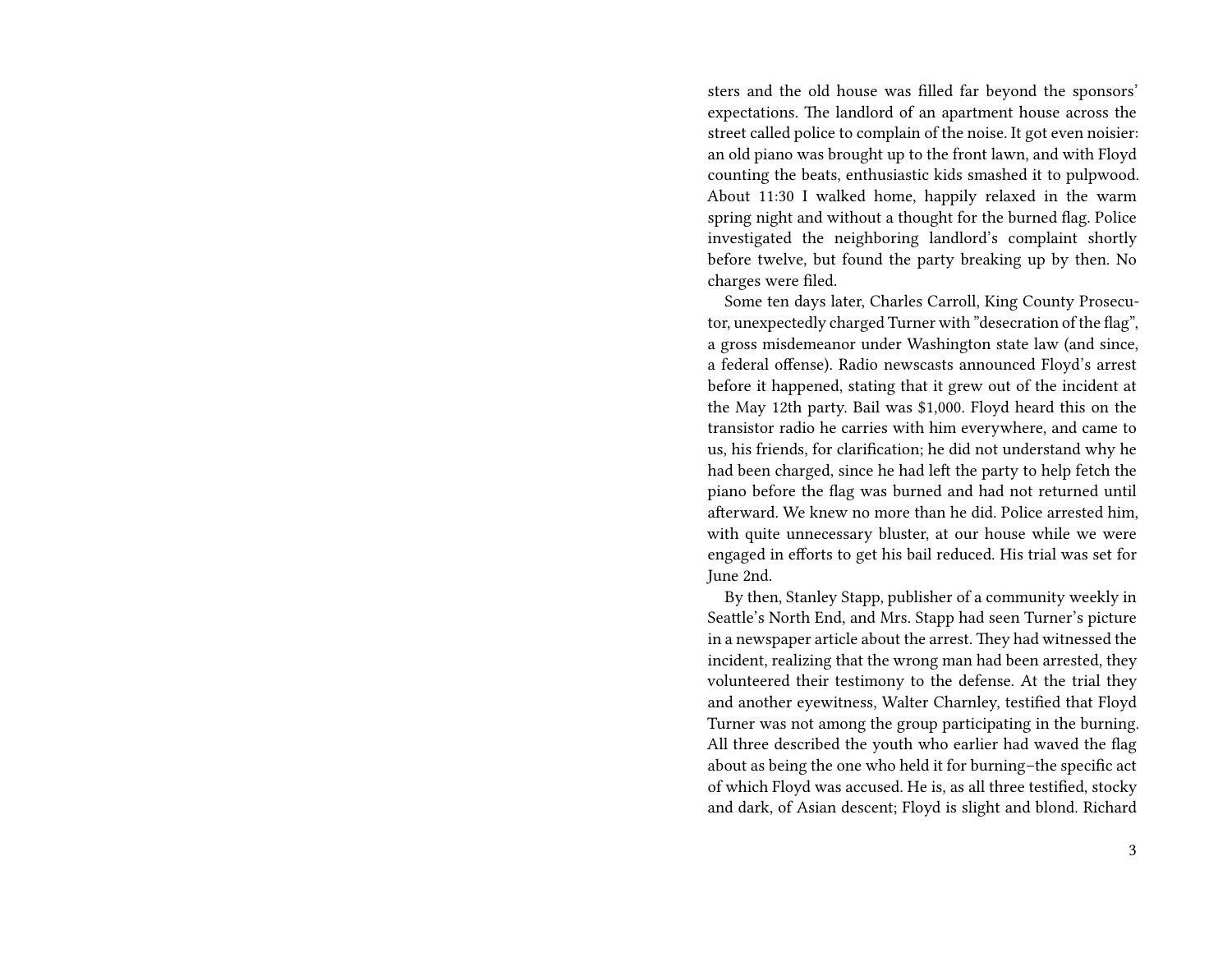Beyer, with whom Floyd had gone to fetch the piano, told the approximate times of their departure and return; clearly, they were away from the party throughout the burning, the time of which was fixed by other witnesses. Stan appeared, to add what should have been the clincher; he testified that he himself had ignited the flag, and that Floyd was not present either as a participant or as a spectator in the small group surrounding him.

The prosecution's sole witness to the flag-burning was Louis Scott, the neighbor who had called police on the night of the party. He testified–without seeming to observe that spectators found his behavior puzzling–that he had watched the party through binoculars from the time the first people arrived to prepare for it, at about 5:30 p.m. He said that Turner, whom he identified from a photo shown him by police after the party, was moving nervously through groups of people outside the house, carrying the flag, for most of the evening; and that after the piano had been demolished and shortly before the party broke up, Turner had held the flag while another man (whom he could not identify even with Iverson present in the courtroom) set it alight. His testimony was in direct contradiction to that of all other witnesses (and to my own knowledge) that the flag was burned at least an hour before the piano was broken up. No other witness–and some of the people we have questioned since–had seen Floyd holding the flag at any time, though all were in and about the house where the party was held. Scott said that the flag was ignited with a cigarette lighter; Iverson, that he had used matches. At one point, Scott stated that he could see a raised emblem on the lighter; at another point, that the night was so dark at the time of the burning he could scarcely distinguish light clothing from dark.Questioned about the inconsistencies and contradictions, Scott took refuge in religious witness: the judge would have to believe him, because he was a God-fearing man. The judge did.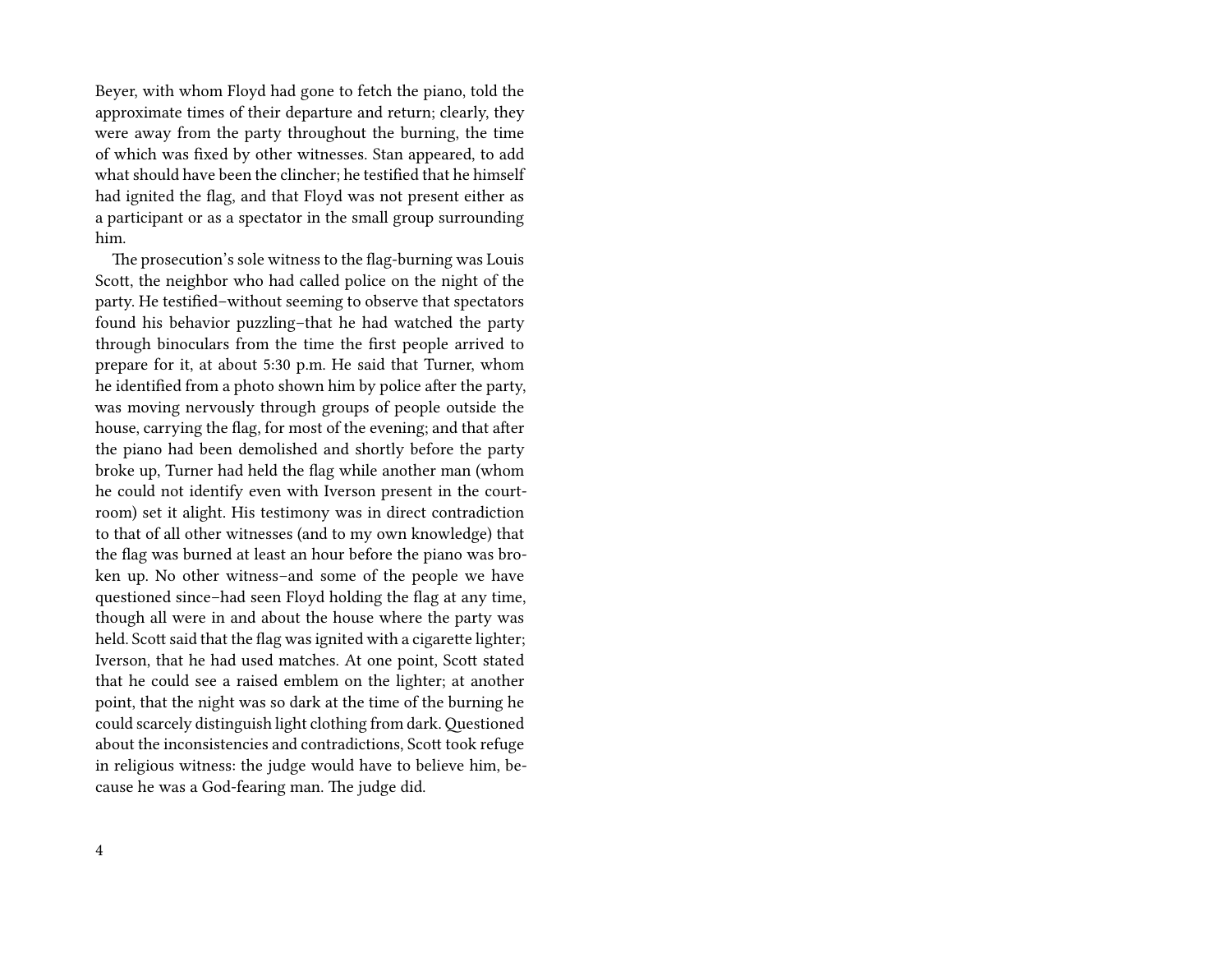to be done, though, as a sort of fact-sheet on his case. The question that remains is: Why? Why was it Floyd who got framed, when by any familiar standards, the more effective revolutionary (for whom no frame would have been necessary: he did burn the flag) would be the one to put behind bars? True, Floyd is more vulnerable than Stan, precisely because he has been ineffective and hence without much support; and true, cops hate him. These are reasons enough for his being arrested, but not for the bullheaded insistence on convicting him despite all credible testimony, on a charge certain to elicit every bit of the support he does have. Nor for the Superior Court's refusal to lower a bond designed solely to assure his remaining in jail while appeal is pending. Knowing Floyd, it's hard to believe he could be dangerous enough to deserve such concern. Stan, it seems without question, could be; yet Stan was allowed to walk away from the courtroom in which he had just confessed under oath to the same "crime". Perhaps it is just because Stan is an articulate, self-assured, conscious revolutionary capable of defending the act (even when he did it casually and without full intent) that he has not been charged; Stan uses a courtroom in the classic Haymarket tradition, as Manolides observed and as others may remember from earlier encounters.

I'm not immune from the common tendency to fear what I do not understand, though, and my spine prickles at the tenacity with which the State holds onto Floyd Turner. I suspect it knows what it's doing, that the chaotic, disoriented, unpredictable militancy I'd already taken to describing locally by the adjective "floydian" is precisely what it's most intent on curbing. If so, that's what it estimates as the greatest threat. It should know. Let's take its estimate as a working hypothesis, and try it out in the lab. LC

[Transcribed from the original Seattle Group Bulletin, April 25, 2012 by Dotty DeCoster]

Other prosecution witnesses were police officers who testified that at another demonstration a week later they had heard Floyd brag of having burned a flag and announce his intention to burn another. This they construed as a "confession", though Floyd's habit of exaggerating his activities is well known to police and was explained to the court. A news cameraman present on that occasion corroborated the policeman's testimony.

The prosecutor was nonplused by Stan's voluntary avowal of the flag-burning, and Judge Manolides stepped into the breach. He questioned Stan extensively about his reasons for burning the flag, and the philosophy that activated them. Stan explained that he was an anarchist, and regarded all governments as tyrannical, and national flags therefore as symbolic of tyranny. In addition, he felt that the flag of the United States was at the moment a symbol also of militarism and the oppression of weaker nations; but in any case a symbol only, not to be confused with the real thing–his act was simply a negation of flag-fetishism. Asked how he, as an anarchist, felt about obedience to law, he replied that those laws which did not conflict with the dictates of his conscience he obeyed without question, because the behavior enjoined by them was that enjoined by his own morality. On occasion, he said, obedience or non-obedience became a matter of expediency–for example, sometimes deliberate disobedience was the only way to force the test of a law's constitutionality. On other occasions, a law might be in irreconcilable conflict with his moral principles, in which case he would be bound in conscience to disobey it. When Judge Manolides asked specifically about the flag-desecration law, he answered that at the time he burned the flag he was not aware that burning constituted desecration, and still doubted it; but that in any case the law was of dubious constitutionality. The judge then asked whether he felt bound to obey perjury laws. Stan explained that though he questions the efficacy of putting